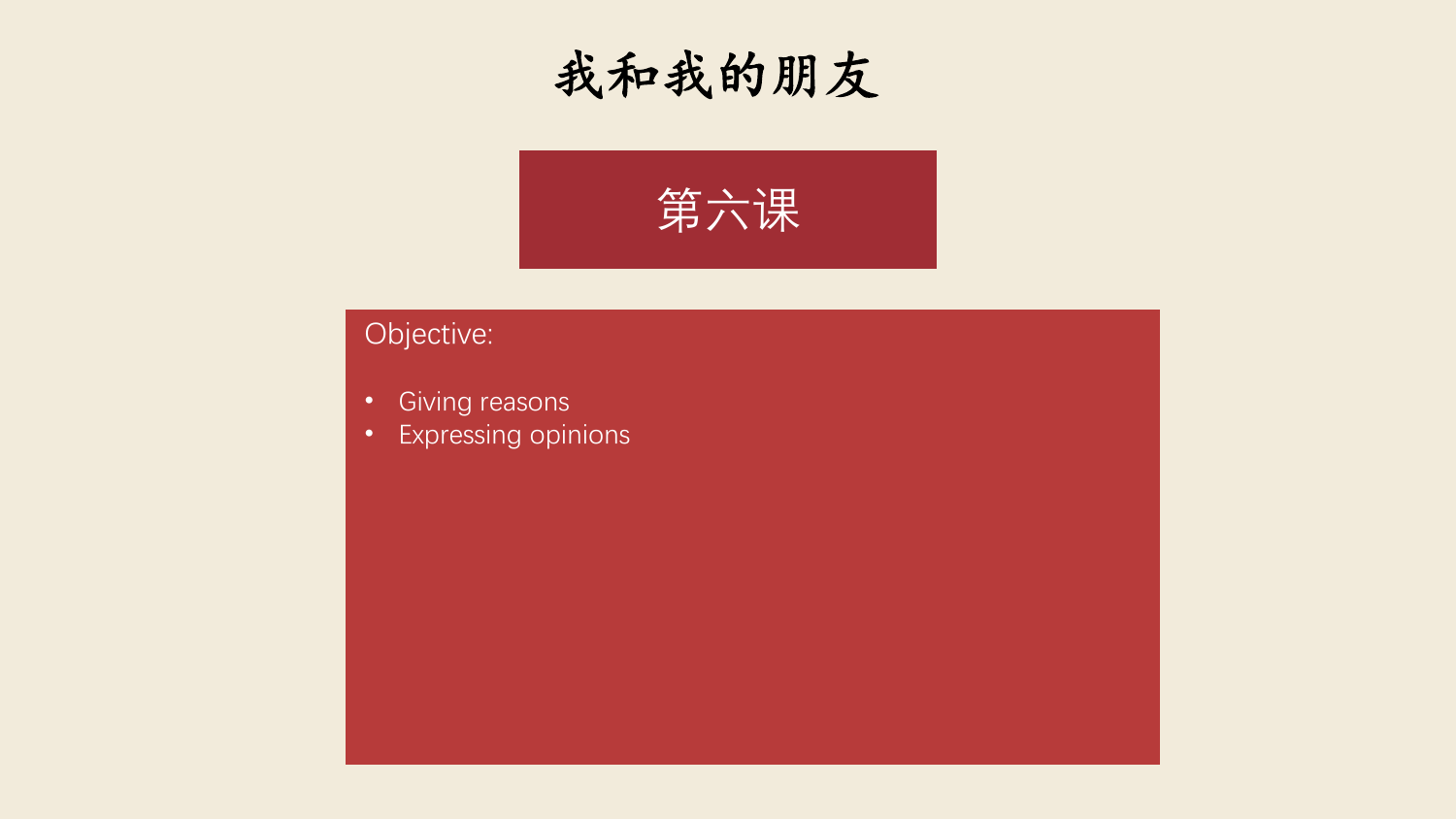Note: Use Lesson 1.6-1 ppt to revise or learn the adjectives relating to subjects (students' prior knowledge)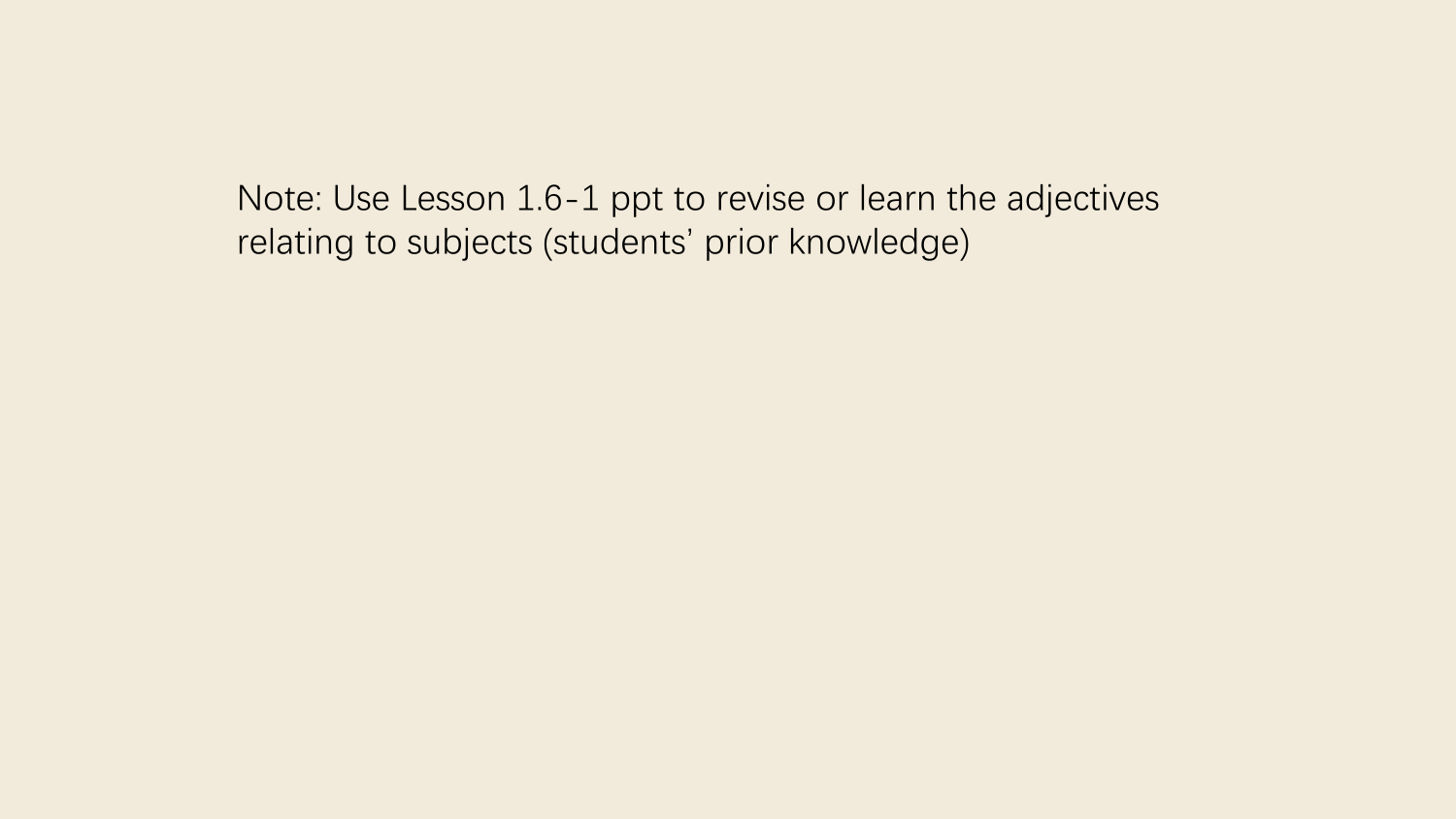#### **Giving reason in Chinese:**

$$
\text{B} \nmid \hat{\mathcal{H}}_{Y \text{inwèi}} \dots \hat{H} \nmid \hat{\mathcal{H}}_{S \text{uöy'i}} \dots \dots
$$
 because ... so ...

Unlike English, you can use 'because---so---' in one sentence; eg: 因为今天是星期六所以我们不上学。

you can also use 因为 and 所以 separately; eg: 今天我们不上学因为是星期六。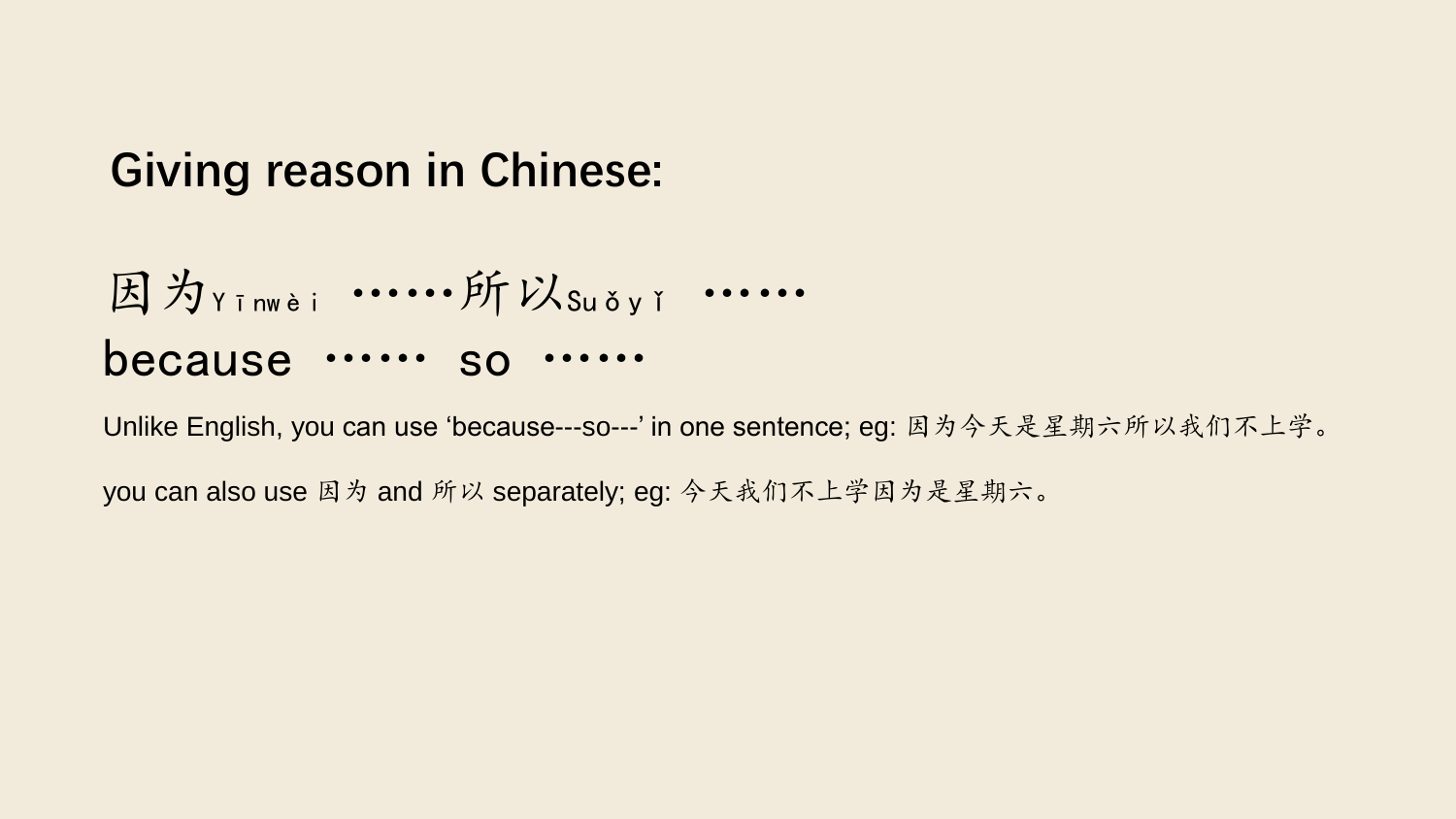## **Giving reason in Chinese:**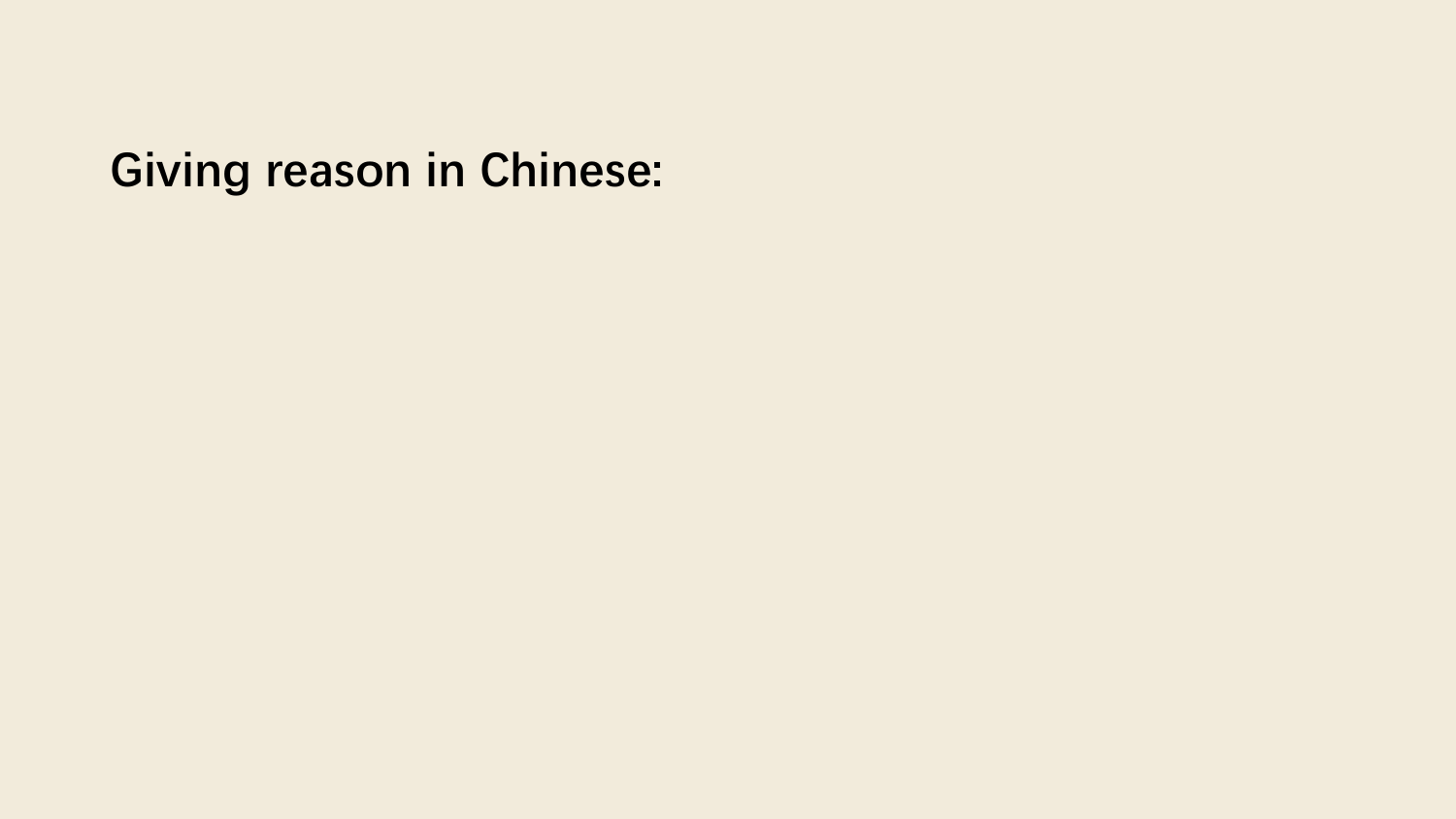#### **The following adjectives may help you with your work in the next 3 slides.**

| │很有意思∣<br>Hěn yǒuyìsi | very interesting     | 没有意思<br>Méiyǒu yìsi    | <b>Not interesting</b> |
|-----------------------|----------------------|------------------------|------------------------|
| 很好玩儿<br>Hěn hǎowán er | Great fun            | 不好玩儿<br>Bù hǎowán er   | Not fun                |
| 很有用<br>Hěn yǒuyòng,   | Very useful          | 没有用<br>mélyǒu yòng     | Not useful             |
| 很容易<br>Hěn róngyì,    | Very easy            | 不容易<br>bù róngyì       | Not easy               |
| 很难<br>Hěn nán,        | Very difficult       | 考试很难<br>kǎoshì hěn nán | Exam difficult         |
| 作业多<br>Zuòyè duō,     | A lot of school work | 作业不多<br>zuòyè bù duō   | Not much school work   |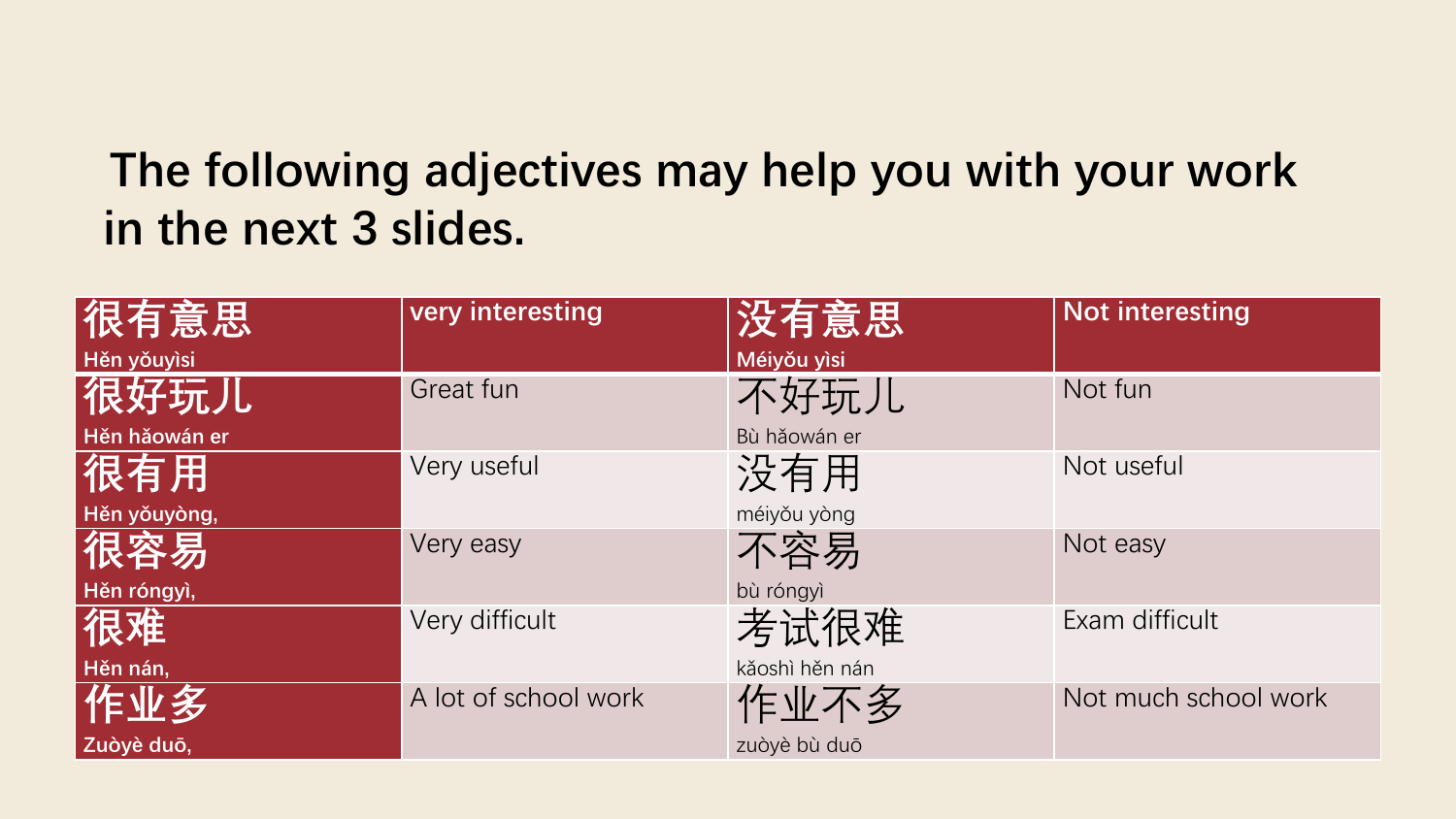**练习:Can you match the first half of the sentence (the reason)with the second half of the sentence(the result)?**

因为汉语很有意思, 因为她是我的好朋友, 因为从我家到学校很近, 因为新西兰很漂亮, 因为这是一个女校,

所以我每天走路上学。 所以每年都有很多人来新西兰旅游。 所以没有男生。 所以我喜欢学汉语。 所以我们喜欢在一起聊天Liáotiān :chat。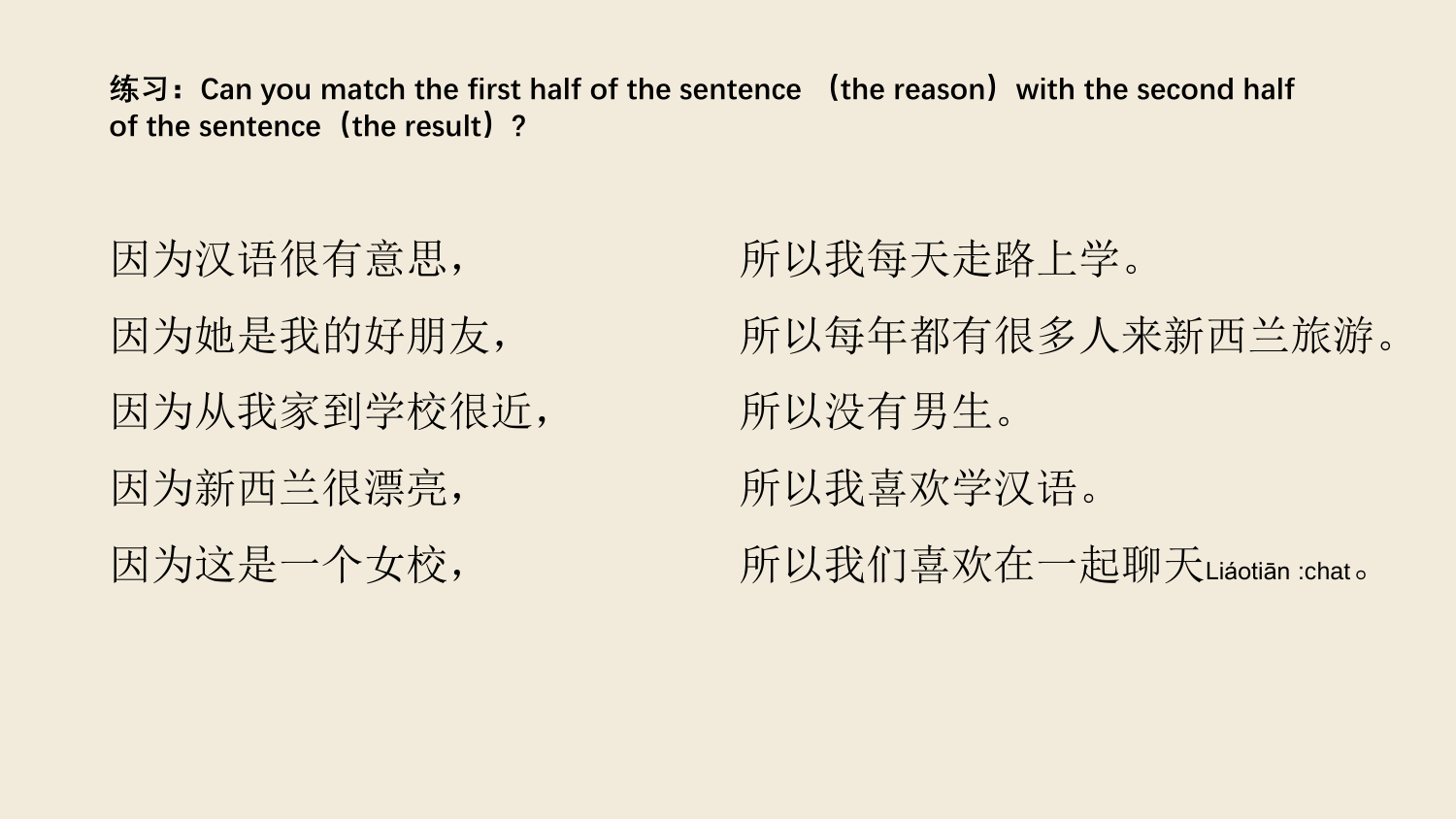# Giving your reason

- 因为\_\_\_\_\_\_\_\_\_\_\_\_\_\_\_\_,所以我不上学。
- 
- 乐。

中国饭馆。

- 因为\_\_\_\_\_\_\_\_\_\_\_\_\_\_\_\_\_,所以我带了雨伞。 • 因为\_\_\_\_\_\_\_\_\_\_\_\_\_\_\_,所以我喜欢听音
- 因为\_\_\_\_\_\_\_\_\_\_\_\_\_\_\_,所以我家常常去
	-
- 因为\_\_\_\_\_\_\_\_\_\_\_\_\_\_\_,所以我们都喜欢 上中文课。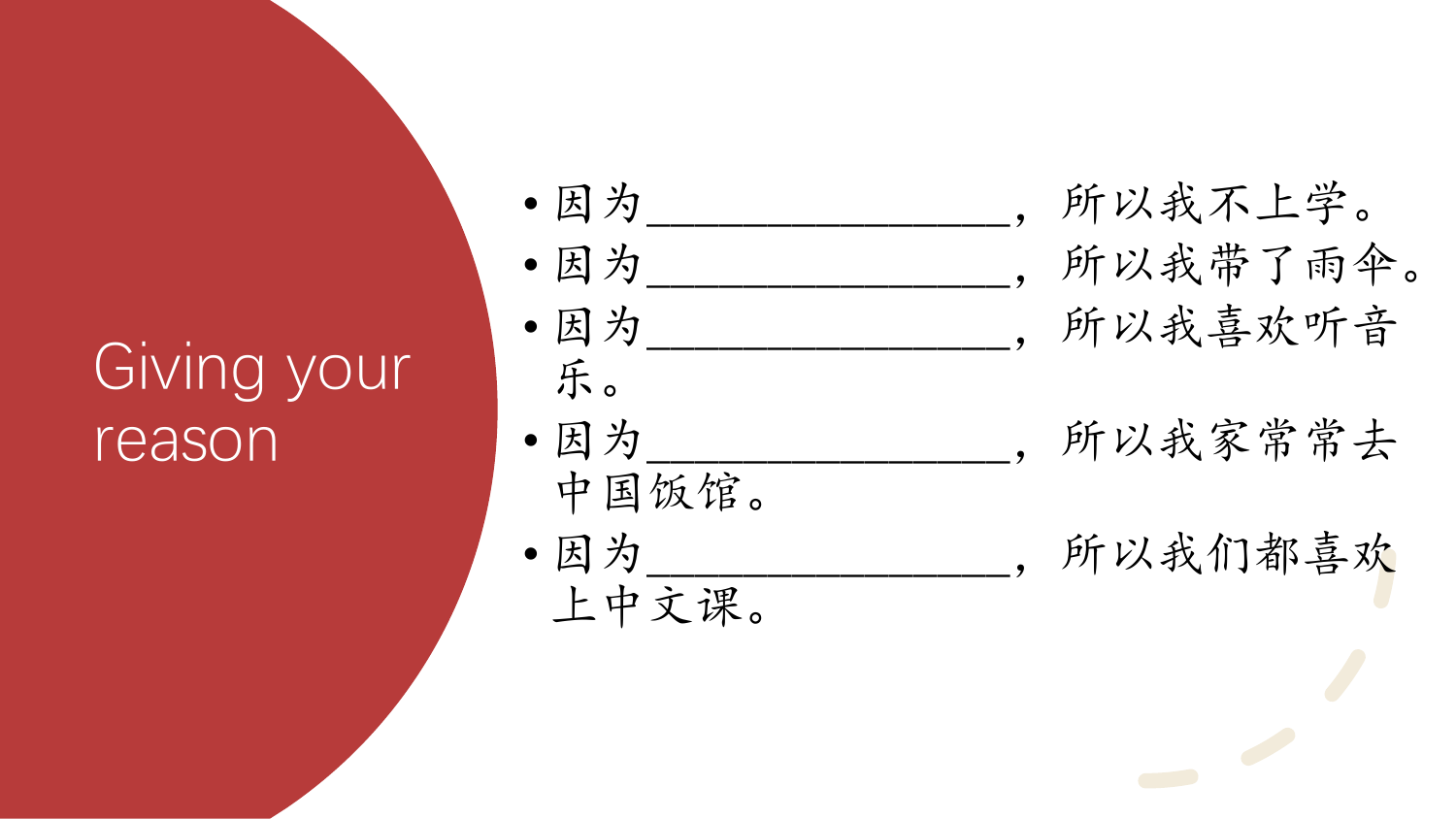### Guess the results

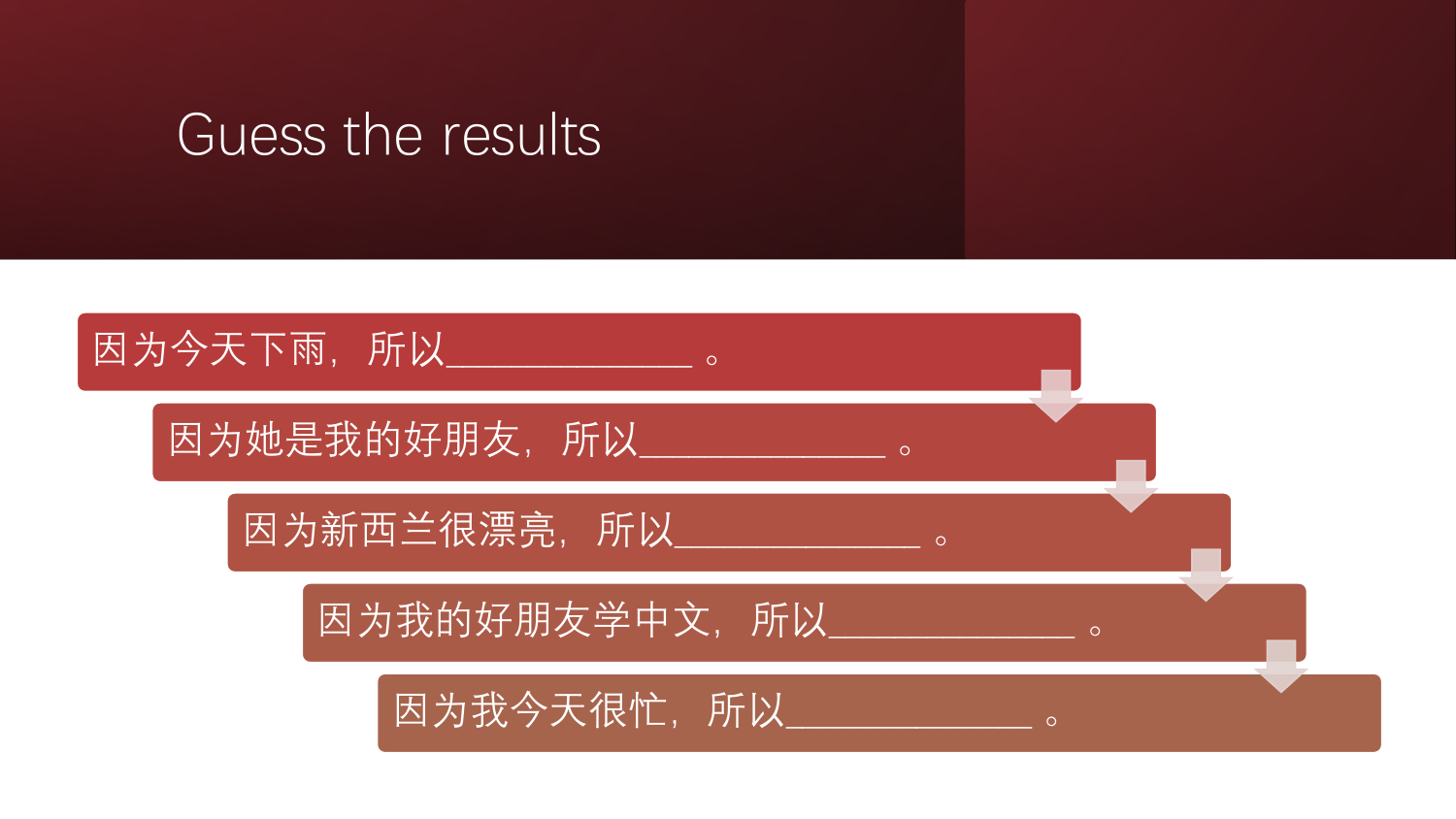Giving opinion in Chinese: 我觉得Juédé ---

- Let's look at the following sentences:
- 我觉得 ---
- 我觉得有一个好朋友很重要。
- 我觉得中文不难,很有意思,也很有用。
- 我觉得数学很难,作业很多。
- 我觉得英语考试很难。
- 她觉得中国音乐很好听。
- 他觉得打篮球比看书有意思。
- 我觉得我的汉语今年比去年好很多。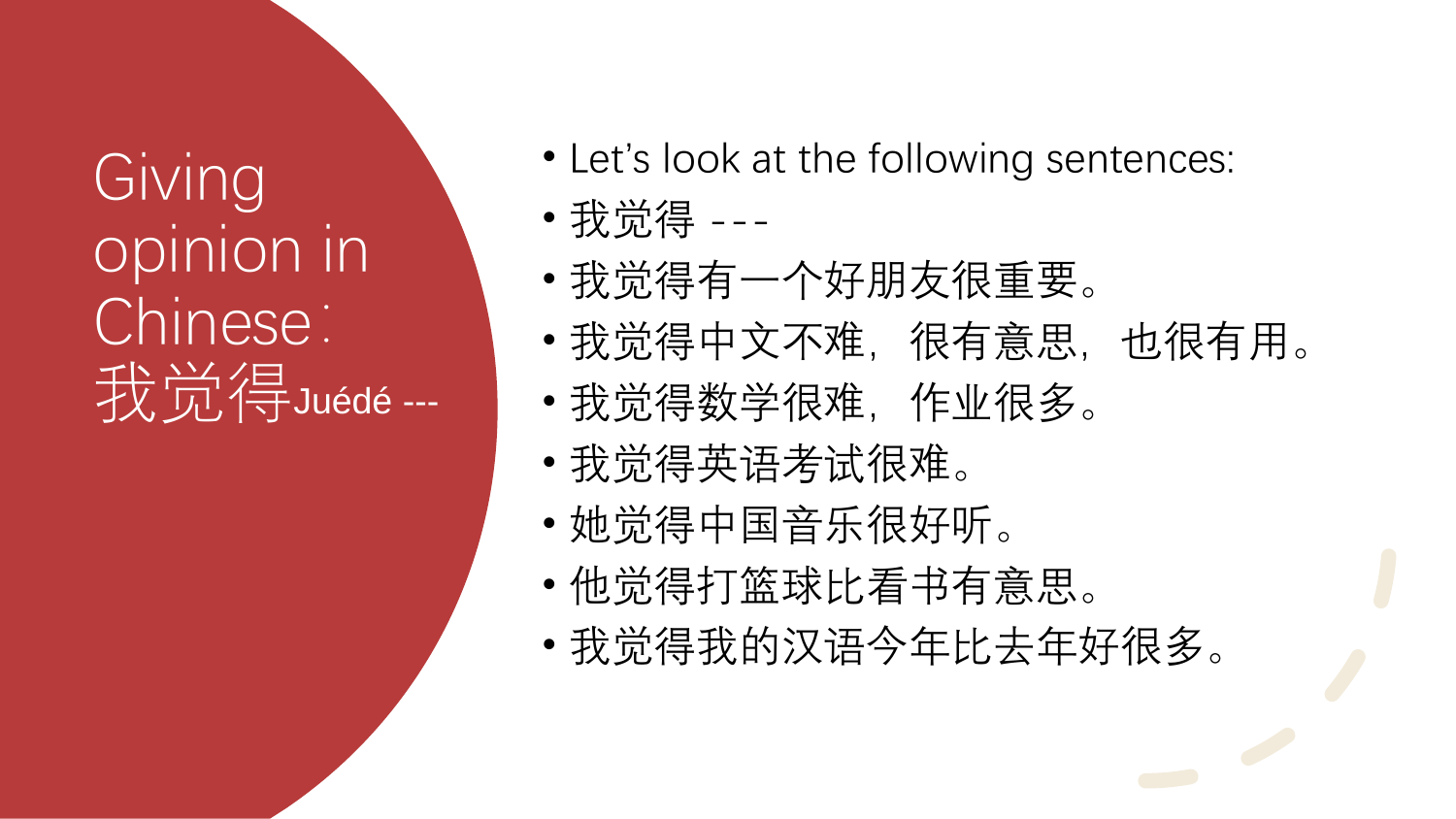#### **Read the following phrases and try to make one or two sentences including these phrases.**

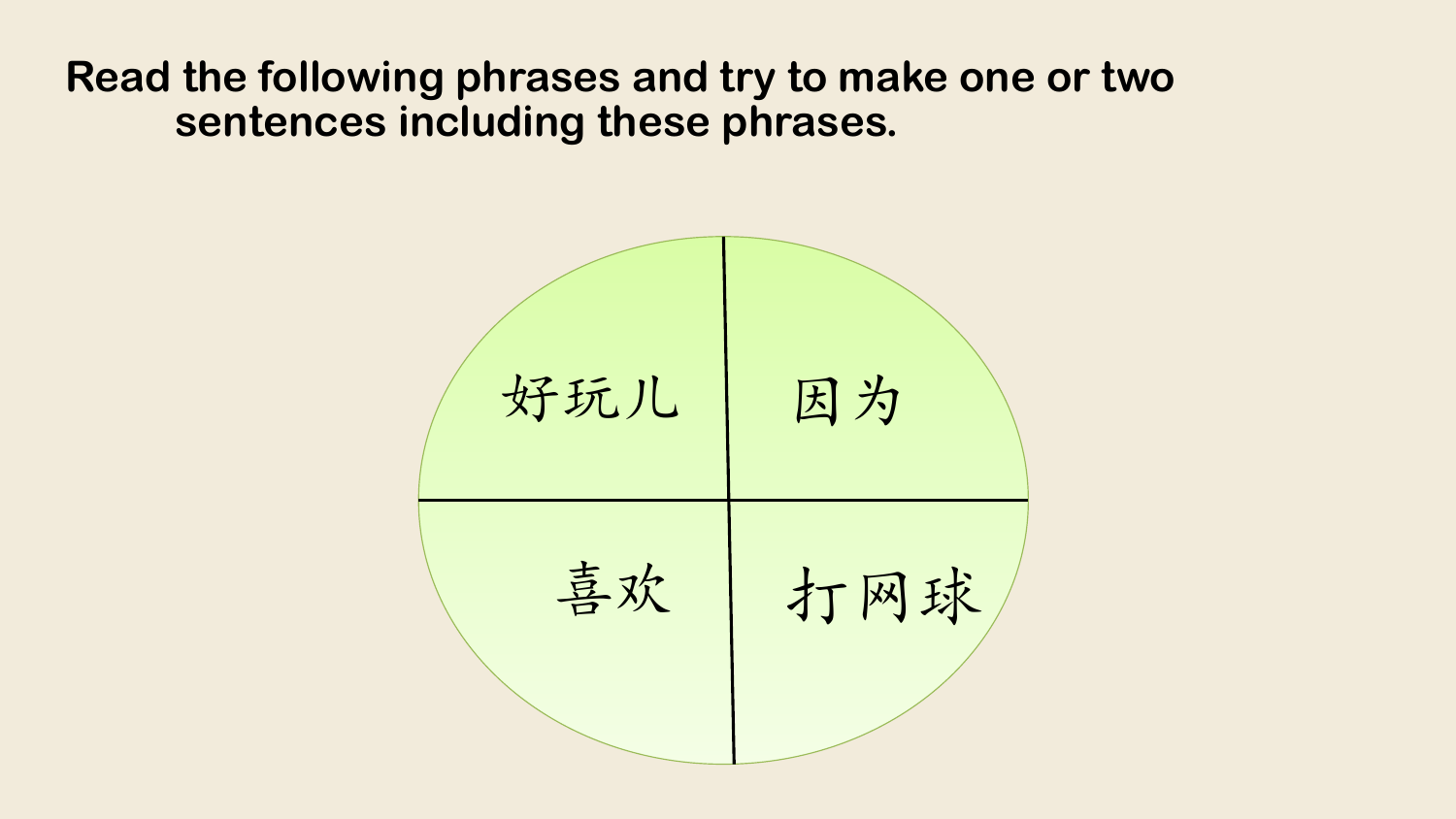有意思 看电影 哥哥 觉得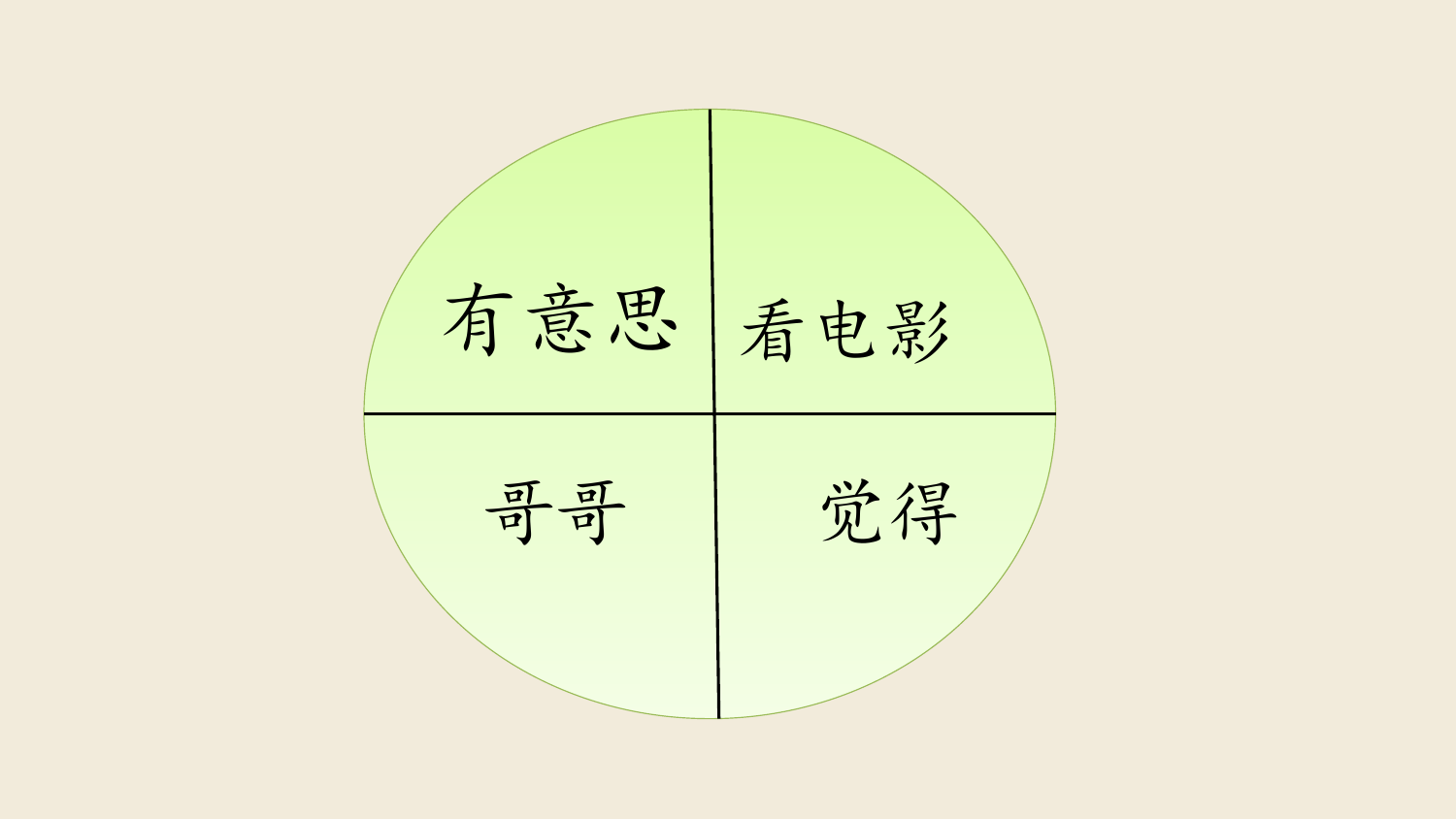做作业 喜欢 听音乐 不好玩儿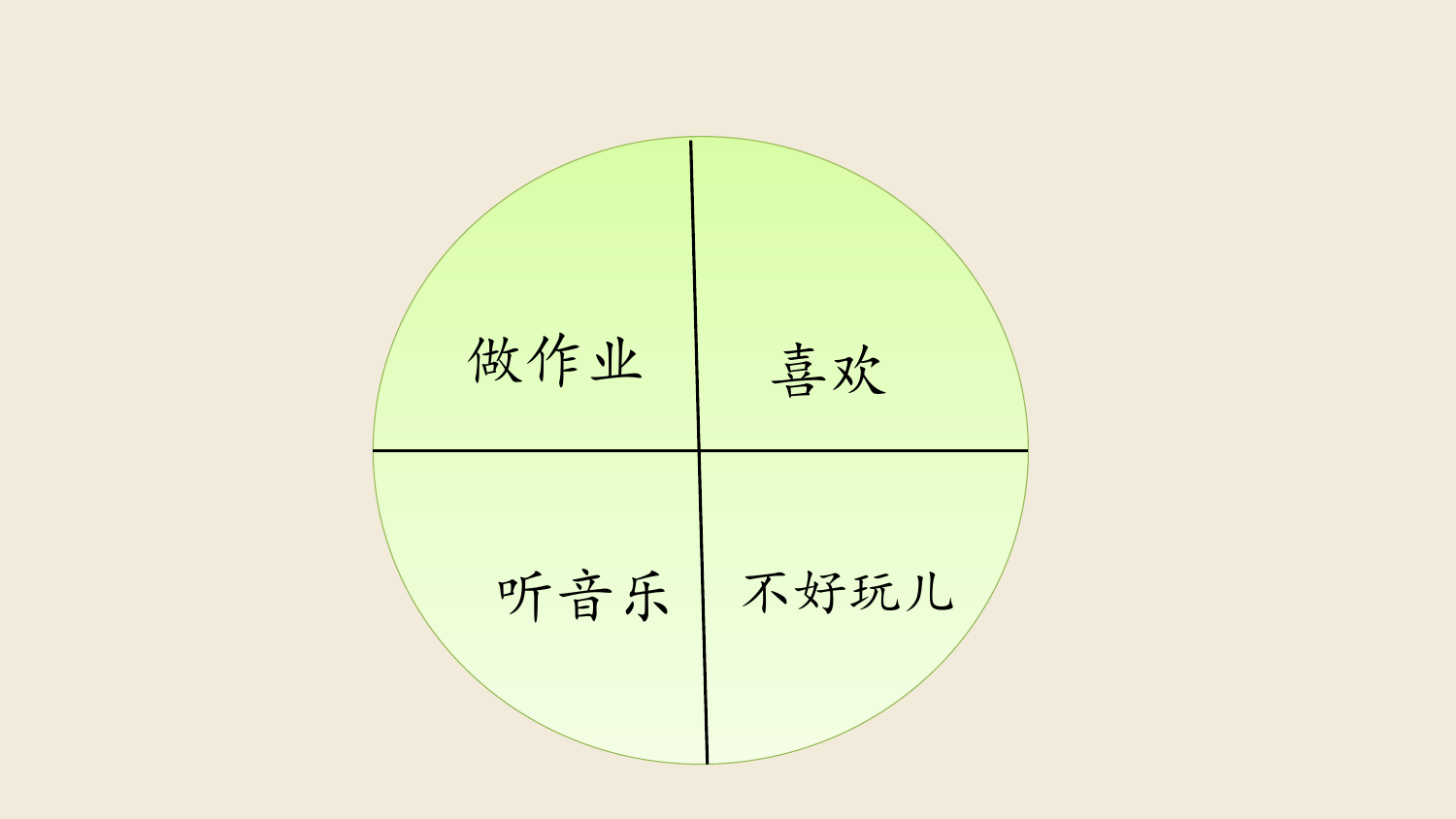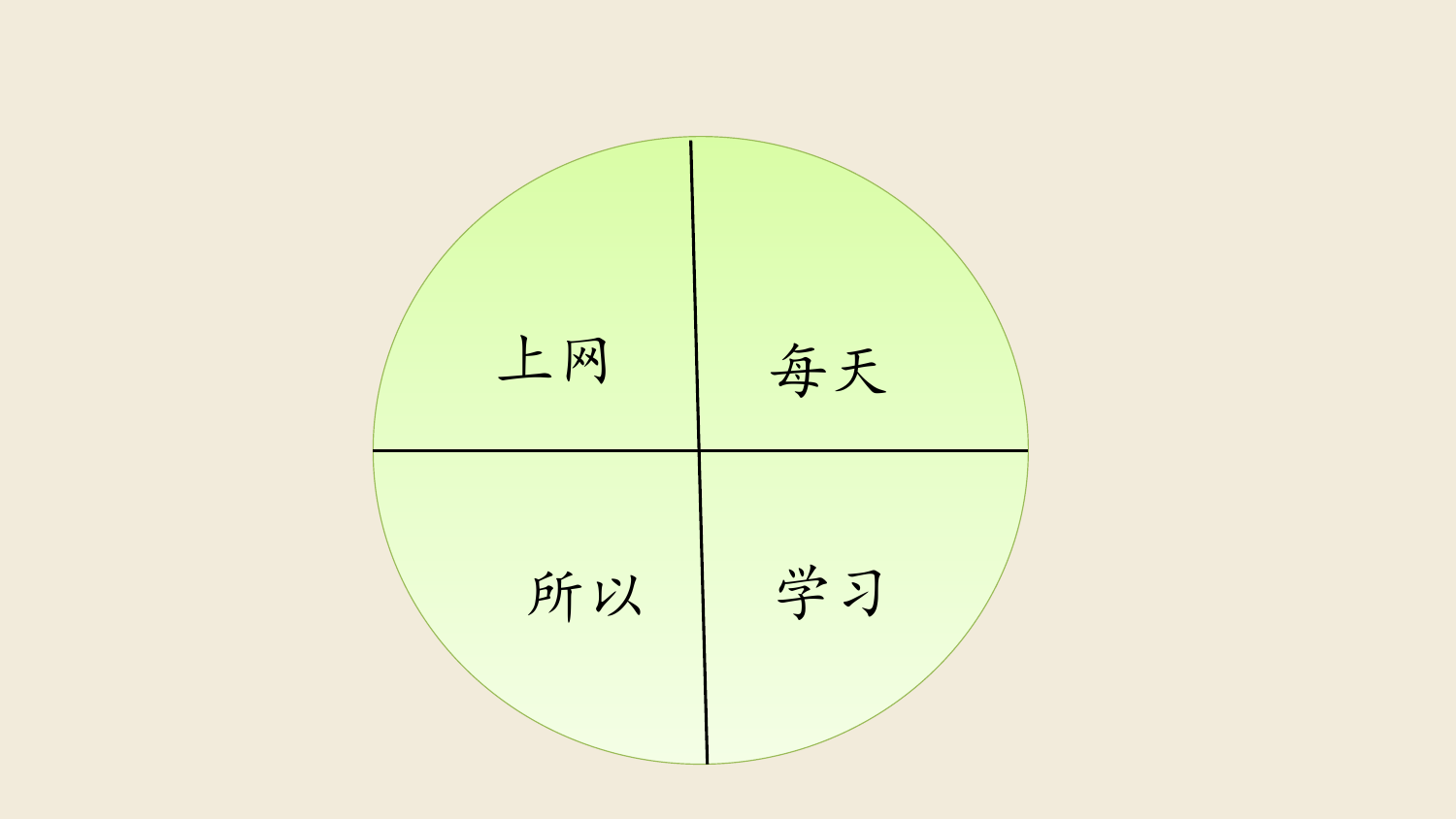有 很重要 觉得 好朋友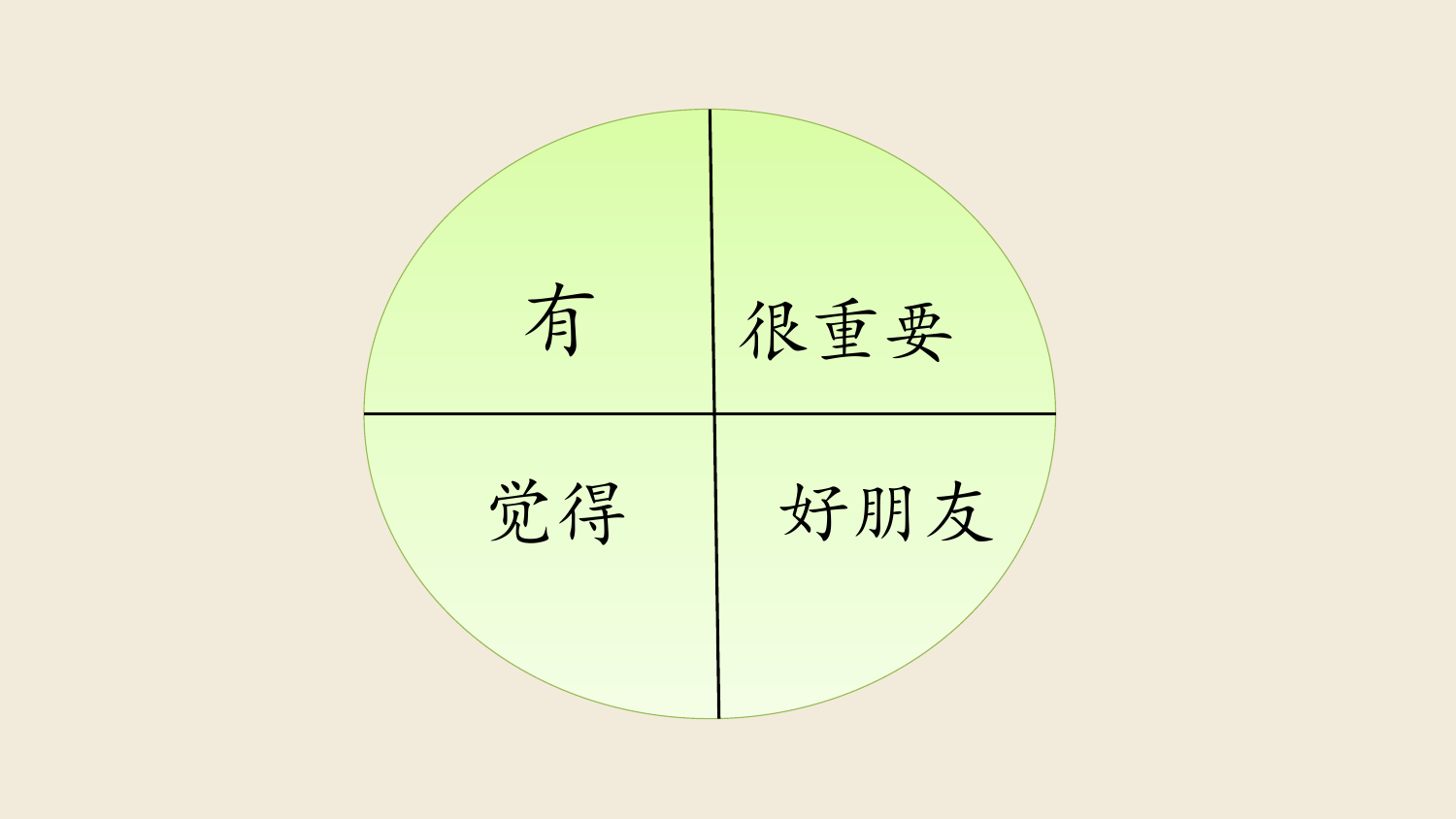妈妈 很有用 觉得 汉语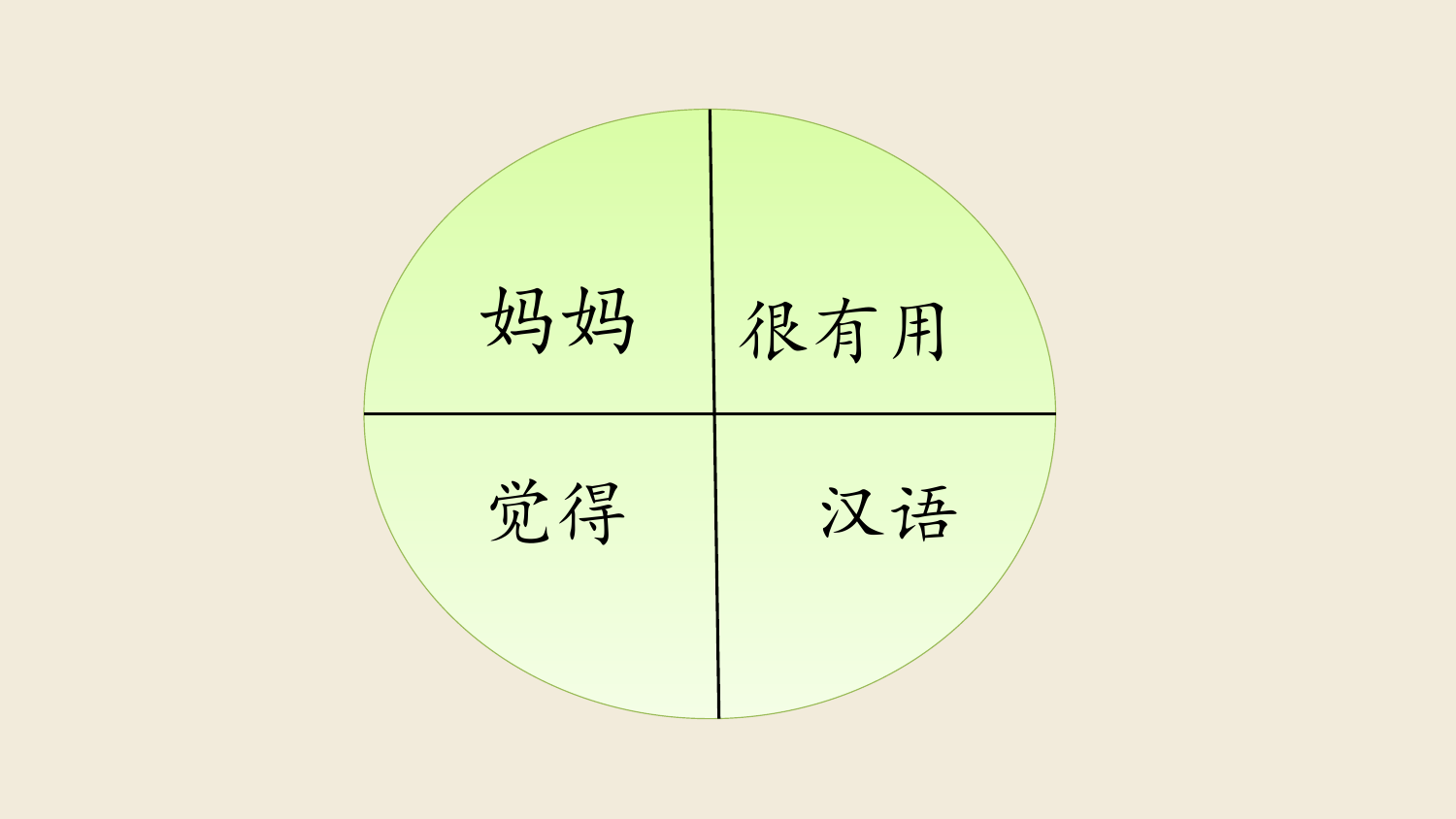